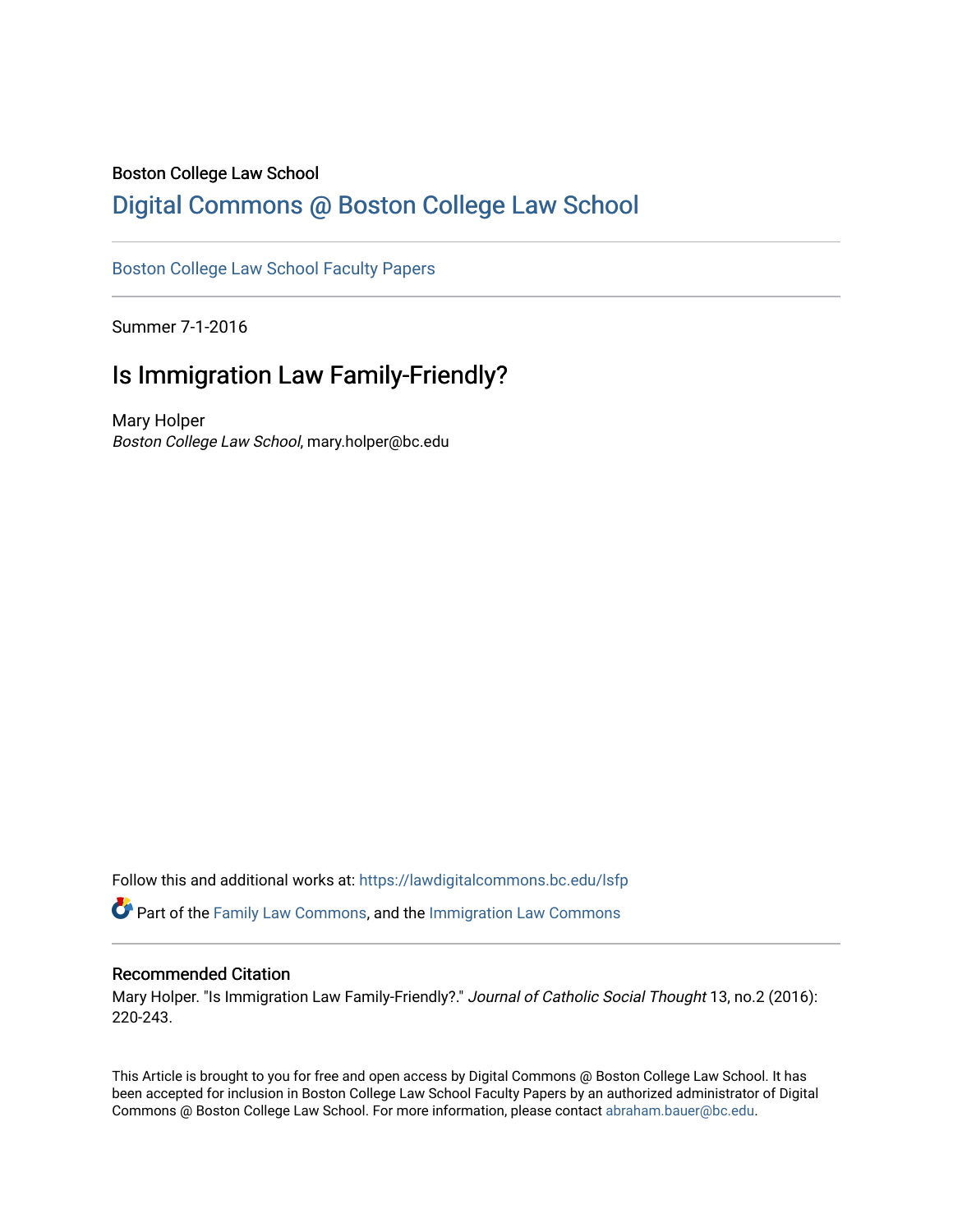

# Is Immigration Law Family-Friendly?

#### Mary Holper

At first glance, the U.S. immigration system seems very family-friendly. The majority of lawful immigration occurs through family petitions, reflecting family reunification as one of the core principles of immigration policy. However, a closer look at the immigration system calls into question the idea that immigration law is family-friendly. Immigration law's definition of who fits within family relationships and thus deserves sponsorship to join a relative in the U.S. does not include relationships that, in many other parts of the world, are valued (such as grandparents, cousins, and, in some cases, siblings). More importantly, the immigration system's heavy-handed enforcement mechanisms only serve to separate well-functioning families by detaining and deporting thousands of people each year.

This article seeks to answer the question of whether immigration law is family-friendly by pointing to certain policies that seem family-friendly but that, once examined further, reveal that they serve to keep families apart. The same can be said for the immigration policies of the Obama administration, which has made strides towards implementing more family-friendly immigration laws, but also has maintained a system that tears families apart.

### Family Petitions: The Supposed "Family-Friendly" Immigration System

To understand the place that family relationships occupy in the immigration system, it is important to first understand how people immigrate

I would like to thank Jonathan Bard and Beth Ziberman for their comments and edits.

JOURNAL OF CATHOLIC SOCIAL THOUGHT – 13:2, 2016, 229-243.

Mary Holper is Associate Clinical Professor and Director, Immigration Clinic, Boston College Law School. This manuscript is an edited version of a lecture presented at Villanova University in February 2016.

<sup>&</sup>lt;sup>1</sup> See Office of Immigration Statistics, U.S. Dep't of Homeland Security, Persons Obtaining Lawful Permanent Resident Status by Broad Class of Admission and Selected Demographic Characteristics: Fiscal Year 2013, 2013 YEARBOOK OF IMMIGRATION STATISTICS (2014); see also WILLIAM KANDEL, CONG. RESEARCH SERV., R43145, U.S. FAMILY-BASED IMMIGRATION POLICY 1 (2016) (describing how "[f]amily-based immigration currently makes up two-thirds of all legal permanent immigration").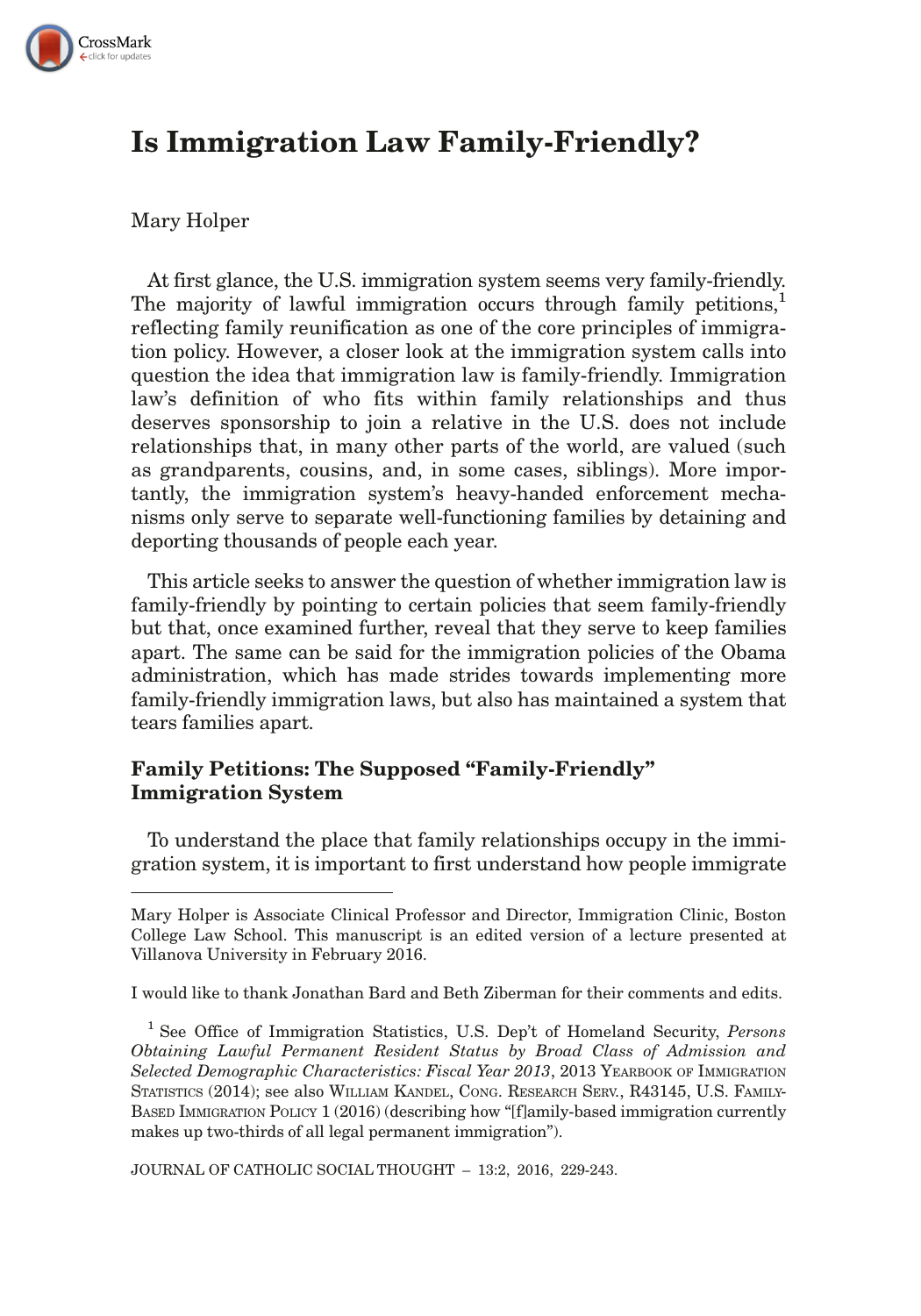to the United States. The current U.S. immigration system recognizes four categories of immigrant visas:<sup>2</sup> 1) employment-based;<sup>3</sup> 2) familysponsored;<sup>4</sup> 3) diversity lottery;<sup>5</sup> and 4) humanitarian admissions.<sup>6</sup> Family-sponsored immigration allows for U.S. citizens or lawful permanent residents ("greencard holders") to petition for certain family members by documenting the relationship (and, in the case of marriage, the bona fides of that relationship). The family members who can immediately immigrate to the U.S. based on a family petition are called "immediate relatives" and include spouses, children, $7$  and parents of U.S. citizens. $8$ Other family members have the option of immigrating to the U.S. by way of a family petition, although they must wait often years or decades for visas to become available.<sup>9</sup> These other family members are unmarried sons or daughters of U.S. citizens; spouses, children, and unmarried sons or daughters of permanent residents; married sons or daughters of U.S. citizens; and brothers or sisters of U.S. citizens.<sup>10</sup>

These mechanisms for allowing families to reunite seem, at first glance, to value the importance of family reunification.<sup>11</sup> Indeed, family reunification was the reason that Congress expanded the family preference categories in  $1965$ <sup>12</sup> However, as many scholars have noted, the

status. See 8 U.S.C.  $\S$  1101(a)(27)(J).<br><sup>7</sup> See 8 U.S.C.  $\S$  1101(b) (defining the term "child" for immigration purposes as a qualifying offspring who is younger than twenty-one and unmarried).

<sup>8</sup> See 8 U.S.C. § 1151(b)(2)(A) (requiring that the petitioning daughter or son be at least twenty-one years old).<br><sup>9</sup> See 8 U.S.C. §§ 1153, 1151(c).<br><sup>10</sup> See 8 U.S.C. § 1153(a). <sup>11</sup> See Carol Wotchok, *Family-Sponsored Immigration Symposium: Legal Immigration* 

Reform,4GEO. IMMIGR. L.J. 201, 201 (1990) ("The family based immigration system is the cornerstone of our immigration policy.").<br><sup>12</sup> See HIROSHI MOTOMURA, AMERICANS IN WAITING: THE LOST STORY OF IMMIGRATION AND

CITIZENSHIP IN THE UNITED STATES 133 (Oxford Univ. Press 2006) (describing new immigration categories from the 1965 amendments to the Immigration and Nationality Act,

<sup>2</sup> See THOMAS ALEXANDER ALEINIKOFF ET AL., IMMIGRATION AND CITIZENSHIP: PROCESS AND POLICY 273 (7th ed. 2012). Immigrant visas are distinguishable from the widely available non-immigrant visas, which only permit people to come to the U.S. for a limited time or purpose. See, e.g., 8 U.S.C. § 1101(a)(15)(F) (student visas); § 1101(a)(15)(B) (tourist visas).<br>
<sup>3</sup> See 8 U.S.C. § 1153(b).<br>
<sup>4</sup> See 8 U.S.C. § 1153(c).<br>
<sup>5</sup> See 8 U.S.C. § 1153(a).<br>
<sup>6</sup> For example, refugees and asylee

within one year. See 8 U.S.C.  $\S 1159$ . Victims of trafficking and of violent crime who have helped law enforcement in the investigation or prosecution of those crimes can petition for permanent residence. See 8 U.S.C.  $\S$  1101(a)(15)(T), (U). Also, children whose reunification with one or both parents is not viable in the home country due to abuse, abandonment, or neglect can become permanent residents via special immigrant juvenile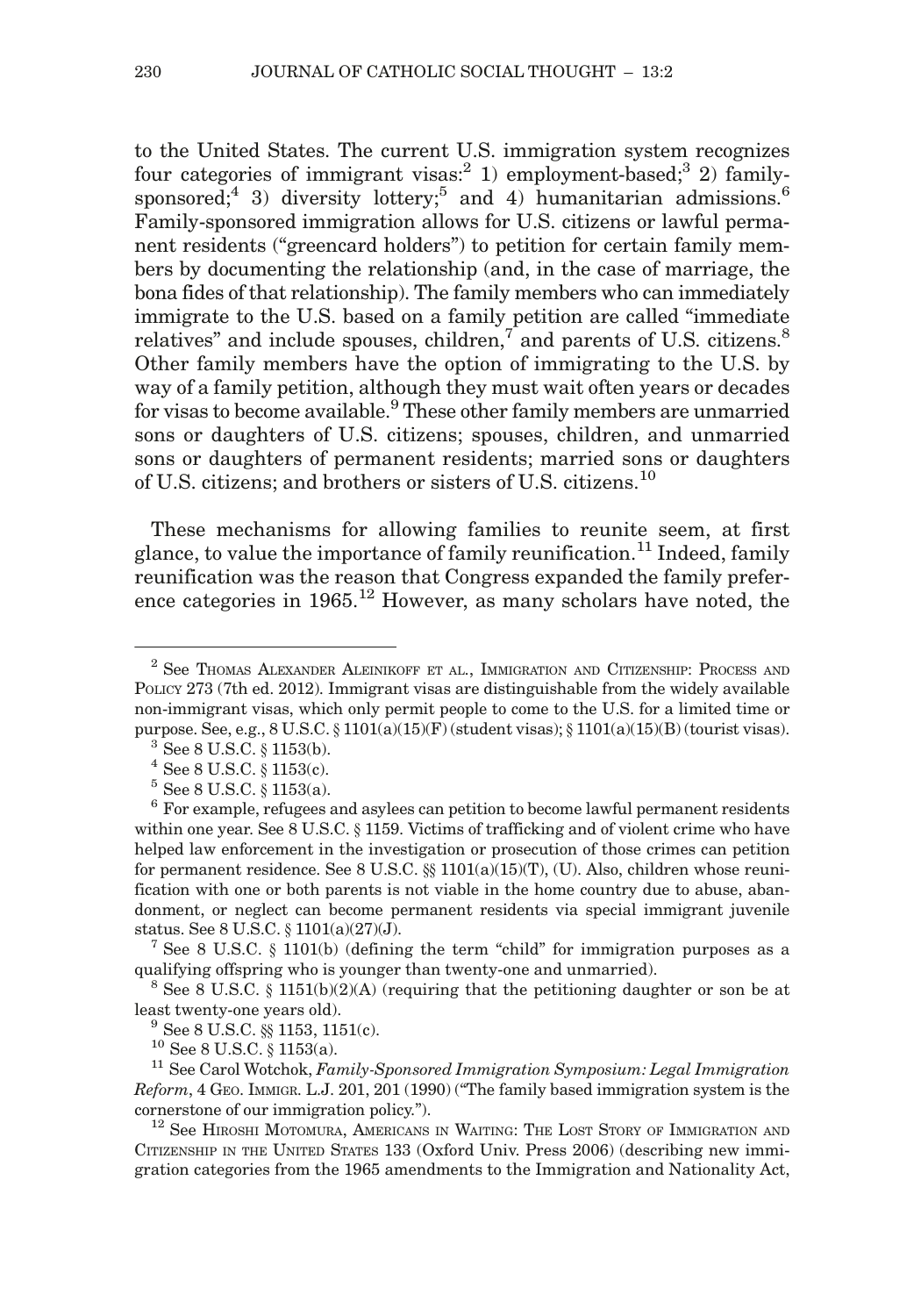current U.S. categories reflect very traditional concepts of who belongs together as a family unit. These concepts are no longer the norm in U.S. society and certainly not the norm in the societies from which many seek to emigrate.13 For example, many clients of the Immigration Clinic I direct at Boston College Law School were raised by grandparents after their parents left for the U.S. when the clients were young.<sup>14</sup> For myriad reasons, their grandparents never formally adopted them, which, if accomplished before the age of sixteen and with the requisite amount of time living together, would convert this relationship into a "parent-child" relationship for the purposes of U.S. immigration law.<sup>15</sup> Although these children regard their grandparents as parents, even if the children obtain U.S. citizenship, they will be prohibited from ever

a young boy named Enrique who never really knew his mother because she left for the U.S. when he was five years old. Enrique's mother, in order to not burden her own mother, decides to split up her children and place them in the care of separate relatives. Enrique lives with his father, while his sister lives with their maternal grandmother. This novel provides an excellent perspective on the journey that unaccompanied minors undertake to reach the U.S. and the complicated family lives in which they live if they are fortunate enough to be reunited with parents in the United States. See SONIA NAZARIO, ENRIQUE'S JOURNEY (Random House 2007).<br><sup>15</sup> See 8 U.S.C.  $\S$  1101(b)(1)(E).

which permitted citizens to petition for their siblings and new lawful permanent resi-

dents to petition for their spouses and children).<br><sup>13</sup> See, e.g., Jessica Feinberg, *The Plus One Policy: An Autonomous Model of Family* Reunification, 11 NEV. L.J. 629, 634-35 (2011) ("If a citizen's most valuable relationship does not fit within one of the governmentally created family reunification admission subcategories, no reunification will occur. Thus, under the current model of family reunification, citizens are completely bound by the established categories as to with whom they can reunite."); Shani M. King, U.S. Immigration Law and the Traditional Nuclear Conception of Family: Toward A Functional Definition of Family That Protects Children's Fundamental Human Rights, 41 COLUM. HUM. RTS. L. REV. 509, 510 (2010) ("But even where the United States aims to further family unity, it fails to do so because U.S. immigration law reflects a legal construction of the 'family' concept that is largely premised on biology, is grounded in the traditional conception of a nuclear family, and excludes what this Article calls 'functional' families: formations which may not satisfy this narrow conception of family, but satisfy the care-taking needs of children."); Monique Lee Hawthorne, Family Unity in Immigration Law: Broadening the Scope of "Family", 11 Lewis & CLARK L. Rev. 809, 818 (2007) ("U.S. immigration law incorrectly focuses on a static concept of family that excludes other presently-existing U.S. family models. The scope of the word 'family' is different for different cultures, and even varies from family to family. One['s] own experience is what shapes one's understanding of what is 'family.'"); Wotchok, *supra* note 11, at 202 ("It is not possible to bring anyone else who might be important to you. You cannot bring a grandparent, even if he or she is part of your nuclear family. You cannot bring a niece or a nephew, who you may have raised, unless they have been legally adopted as your own child before age sixteen. The point I am making is that family-related immigration is a highly restrictive system."). <sup>14</sup> In her novel, *Enrique's Journey*, Sonia Nazario chronicles the journey to the U.S. of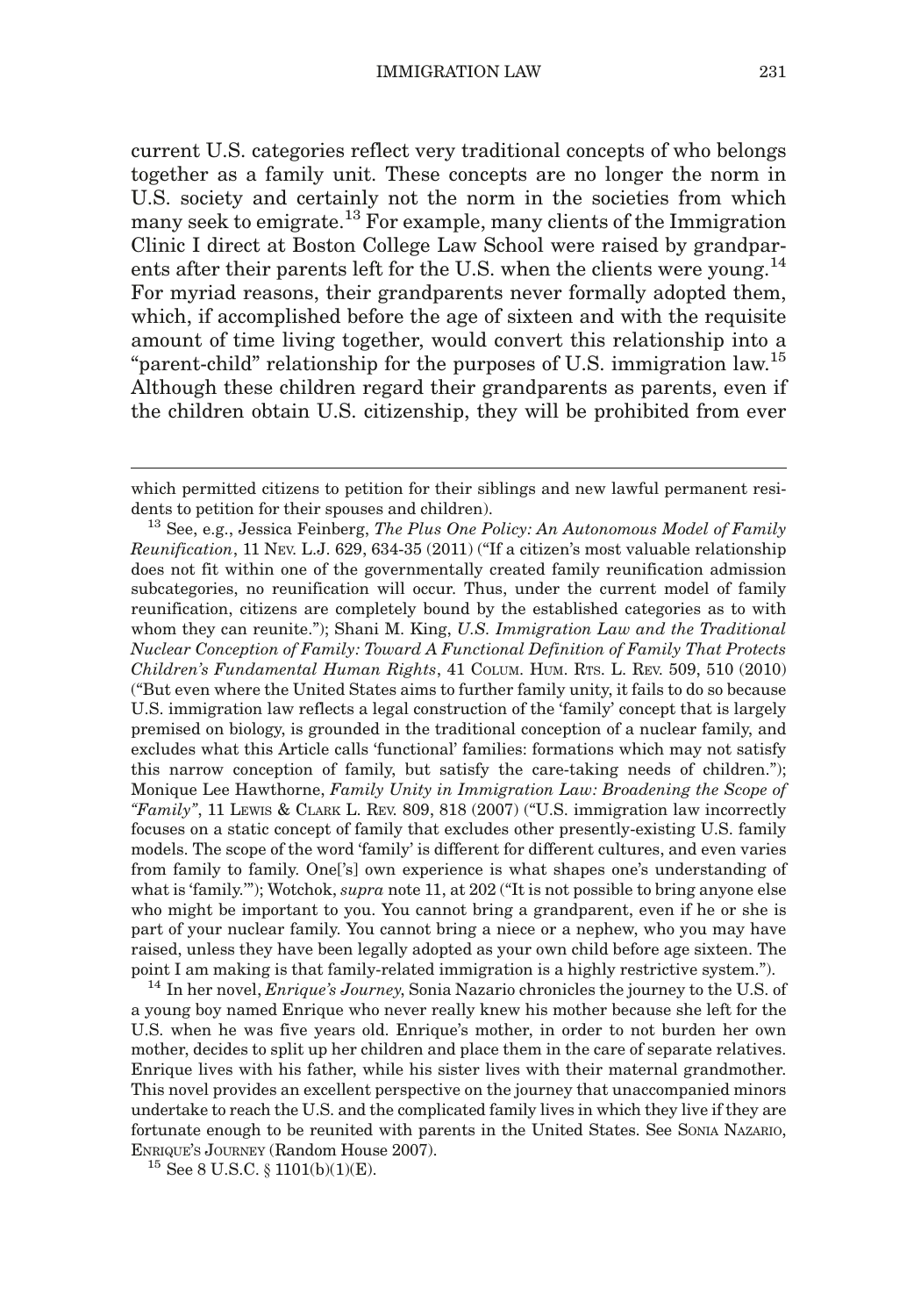petitioning for their grandparents. Though the grandparent as parent arrangement is becoming increasingly common in U.S. society,  $^{16}$  immigration law still does not give full value to this nontraditional parenting.

In another example, other clients of the Boston College Immigration Clinic were raised by siblings when their parents left for the United States. Although the law allows them to petition for siblings if they obtain U.S. citizenship, $17$  the current wait for reunification of siblings is approximately thirteen years, and almost twenty years if the sibling is from Mexico.<sup>18</sup> The long waits to reunify with those whom the U.S. citizen siblings may view as de facto parents runs counter to how they value these relationships. There are still other types of relationships that other societies value, yet do not appear in the U.S. family preference categories. For example, cousins cannot immigrate to the U.S. based on a family petition even though, in many parts of the world, extended families grow up together such that cousins are viewed as siblings.<sup>19</sup>

Of course, one may argue that there is no need for the U.S. immigration system to recognize or value the family relationships that are more highly valued in other societies; rather, Congress should have an immigration system focused on reuniting those in relationships that Americans view as important. Yet, as one scholar has noted, "immigration law's strict adherence to the traditional conception of family, even while domestic law continues to increasingly recognize

<sup>&</sup>lt;sup>16</sup> See Renee E. Ellis and Ravia Simmons, Coresident Grandparents and Their Grandchildren: 2012 (October 2014), available at http://www.census.gov/content/dam/  $Census/library/publications/2014/demo/p20-576.pdf?eml = gd&utm medium = email&utm$ source=govdelivery (noting that about  $2.7$  million grandparents in the U.S. had primary responsibility for children under the age of 18 with whom they lived); see also Feinberg, supra note 12, at 640 (discussing studies finding that extended families, including families where grandparents act as the primary caretakers, are becoming increasingly common in U.S. society); Marcia Zug, Deporting Grandma: Why Grandparent Deportation May Be the Next Big Immigration Crisis and How to Solve It, 43 U.C. DAVIS L. REV. 193, 199-200 (2009) ("More than 4.4 million children live in grandparent-headed households. Of these, more than 1.5 million are being raised exclusively by grandparents. This represents a 50 percent increase since 1990."); id. at 204 ("Even though the majority of children being raised by grandparents are Caucasian, the fastest growing group of children being raised exclusively by grandparents are Hispanic. Hispanic grandparents are nearly twice as likely to be caring for grandchildren.").<br><sup>17</sup> See 8 U.S.C. § 1153(a)(4).<br><sup>18</sup> See U.S. Dep't of State, Bureau of Consular Affairs, Visa Bulletin for April 2016,

available at http://travel.state.gov/content/visas/en/law-and-policy/bulletin/2016/visabulletin-for-april-2016.html.<br><sup>19</sup> See 8 U.S.C. § 1153; see also Feinberg, *supra* note 13, at 635-40.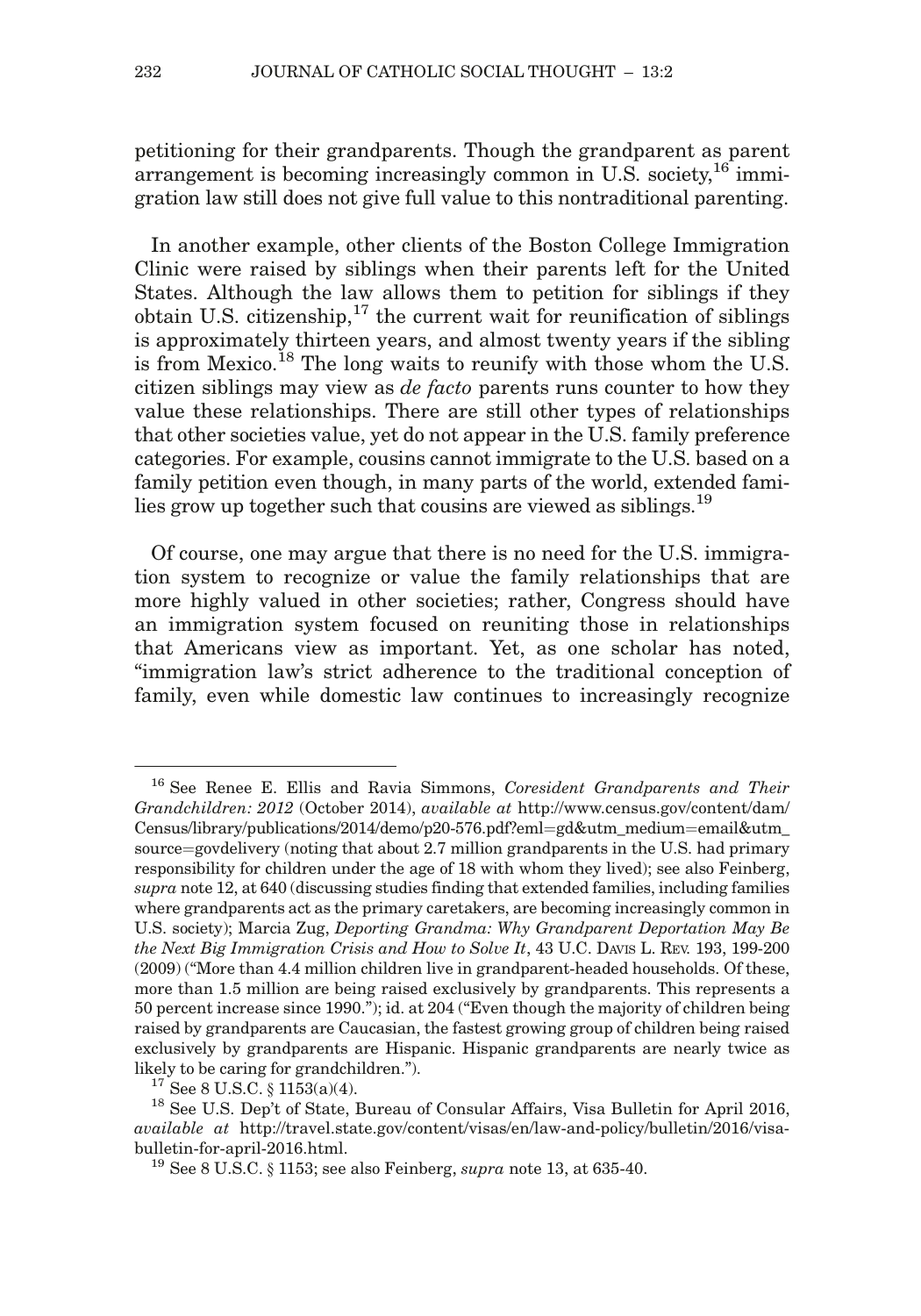non-traditional family forms, makes the United States' commitment to family reunification appear disingenuous both to its own citizens and to the rest of the world."<sup>20</sup> Also, maintaining a system that does not match the values of those subject to it may create a perverse incentive for the beneficiaries to circumvent it. $21$  One way to circumvent the system is through document fraud.<sup>22</sup> Anne Fadiman, in her excellent novel The Spirit Catches You and You Fall Down, chronicles the plight of the Hmong refugees from Laos. Discussing how many Hmong lied about their family relationships (for example, by calling cousins siblings in order to reunite with them in the U.S.), she describes this behavior as not unethical, but differently ethical – reflecting a

 $^{20}$  See Feinberg, supra note 13, at 635; see also Hawthorne, supra note 13, at 826 ("A question to ask ourselves is why we seem to hold immigrants seeking admission into the United States to a narrow[er] standard of "family" than we do our own native families already living the U.S.? If our own American society cannot reflect the ideals of our laws, how can we expect others to conform to our idealized standards?").<br><sup>21</sup> See Hawthorne, *supra* note 13, at 819 ("For families whose members do not fall

within the defined terms of the statute, the goal of legal family reunification can seem impossible and hopeless. This hopelessness for a complete legal family reunification–some family members will be admitted legally while others will be denied admission–drives some families toward finding avenues for illegal immigration and, as a result, creates

mixed-status families."). 22 See Kerry Abrams & R. Kent Piacenti, *Immigration's Family Values*, 100 Va. L. REV. 629, 680 (2014) ("By failing to create a mechanism for functional family members to seek family reunification, the government encourages them to fraudulently claim genetic or marital relationships instead."). A family preference system that creates incentives to circumvent it sets up a vicious cycle of fraud, for those who choose to lie about relationships, and suspicions of fraud, even when it does not exist. In countries that have suffered war, natural disaster, or government inefficiency and corruption, basic documents proving birth, parentage, or marriage can be impossible to obtain. See Llilda P. Barata et. al., What DNA Can and Cannot Say: Perspectives of Immigrant Families About the Use of Genetic Testing in Immigration, 26 STAN. L. & POL'Y REV. 597, 614 (2015) ("Providing adequate documentation to prove familial relations can be difficult for a number of reasons, including war or other forms of civil disturbance, lack of governmental infrastructure, corruption, and poverty."). Even if they can be obtained, once placed under the radar screen of the U.S. immigration officials, any errors that may be honest mistakes by imperfect legal systems can seem highly suspicious. See Hor v. Gonzales, 421 F.3d 497, 501 (7th Cir. 2005) ("The notion that documentation is as regular, multicopied, and ubiquitous in disordered nations as in the United States, a notion that crops up frequently, is unrealistic concerning conditions actually prevailing in the Third World."); Abrams & Piacenti, supra note 22, at 667 (noting that an immigrant's native country may have unclear or inconsistent rules governing identification documents and that "it is understandable that USCIS officials might view documents from such a country with a more jaundiced eye than those from a country with more consistently applied rules and frequent birth registration"). Thus, those who seek to prove family relationships in order to immigrate to the U.S. find themselves in a bind—the U.S. immigration system requires proof of this relationship, yet the proof, if available, can make the applicant look like a liar if it contains any irregularities.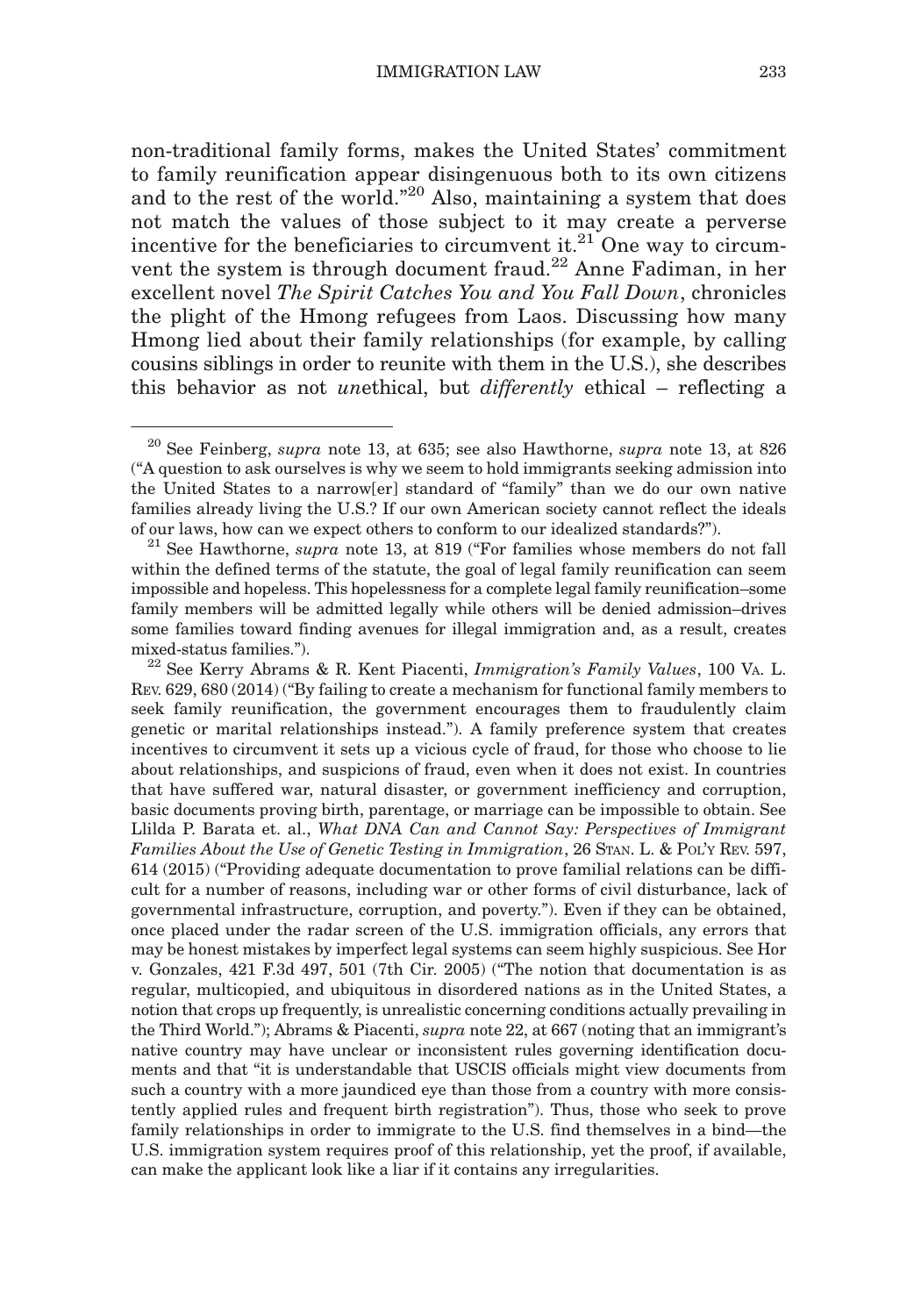different set of values. $^{23}$  The U.S. immigration system values truth above all; the Hmong refugees who lied to U.S. officials valued family unity above all and were willing to fudge the truth to be reunified with their extended families in the United States.<sup>24</sup>

#### Deportation and Detention: Tearing Families Apart

When one takes a surface-level look at our deportation and detention system, one can see some seemingly family-friendly policies embedded within it. Many defenses to deportation favor individuals with family ties, particularly ties to U.S. citizen and lawful permanent resident family members. For example, lawful permanent residents who are deportable (usually because of a criminal conviction) may seek cancellation of removal by asking for an immigration judge to balance the good against the bad in their life.25 One of the weights on the "good" side of the scale is family ties. $26$  Non lawful permanent residents can seek cancellation of removal by proving, among other requirements, that a U.S. citizen or lawful permanent resident spouse, child, or parent would suffer "exceptional and extremely unusual hardship."<sup>27</sup> Several waivers of inadmissibility, which allow a noncitizen to gain lawful permanent resident status, depend on hardship to U.S. citizen or lawful permanent resident family members.<sup>28</sup> For those who are detained by

 $^{23}$  ANNE FADIMAN, THE SPIRIT CATCHES YOU AND YOU FALL DOWN  $242$  (Farrar, Straus, and Giroux 1997) ("I had been trying all day to decide whether I thought the Hmong were ethical or unethical, and now I saw it: they were – in this case, it was a supremely accurate phrase – *differently ethical*."). <sup>24</sup> See id. at 243 (describing how those who had lied to U.S. immigration officials in

order to reunite with their extended families were unashamed: "In fact, the ones who had lied to immigration officials had been amazed, when they reached the United States and discussed their experiences with their American sponsors, to find that their behavior was regarded as unethical. What would have seemed unethical—in fact, unpardonable—to them was leaving their relatives behind.").<br><sup>25</sup> See 8 U.S.C. § 1229b(a); In re C-V-T-, 22 I&N Dec. 7, 11 (BIA 1998) (adopting a

balancing test to guide the exercise of discretion in cancellation of removal cases and requiring that the immigration judge "balance the adverse factors evidencing the alien's undesirability as a permanent resident with the social and humane considerations presented in his (or her) behalf to determine whether the granting of . . . relief appears in the best interest of this country") (quoting In re Marin, 16 I&N Dec. 581, 584-85 (BIA 1978)). <sup>26</sup> See C-V-T-, 22 I&N at 11 ("[F]avorable considerations include such factors as

family ties within the United States . . . .").<br><sup>27</sup> See 8 U.S.C. § 1229b(b)(1). <sup>28</sup> See, e.g., 8 U.S.C. § 1182(h) (waiver of inadmissibility for crimes by showing hard-

ship to spouse, child, or parent who is U.S. citizen or lawful permanent resident);  $\S 1182(i)$ (waiver of inadmissibility for fraud by showing hardship to spouse or parent who is a U.S. citizen or lawful permanent resident).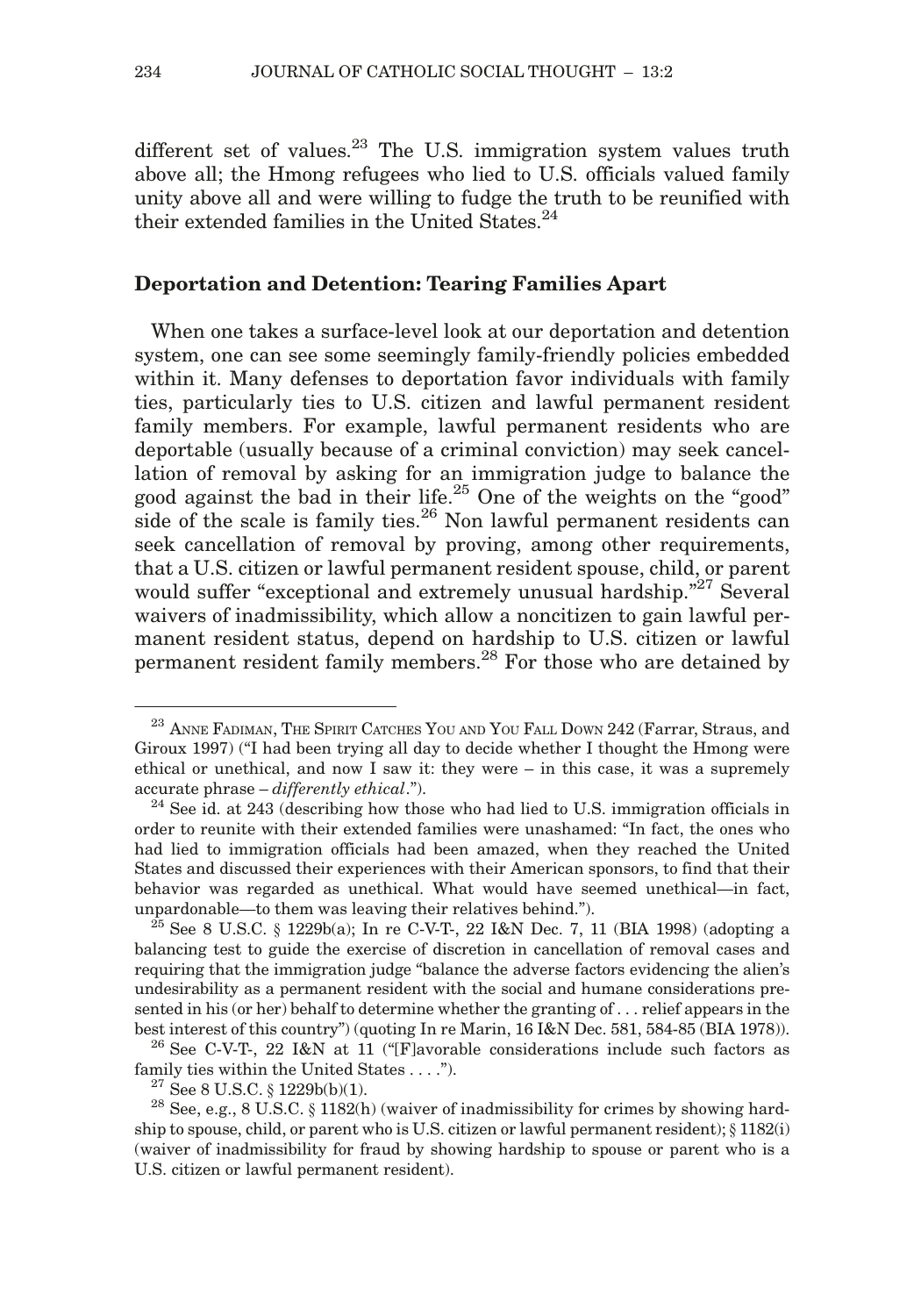Immigration and Customs Enforcement ("ICE"), family ties matter when a judge considers whether to release them on bond, since the judge will look to community ties in determining whether they are a flight risk and will return to immigration court for all subsequent deportation proceedings.<sup>29</sup>

A closer look at the deportation system reveals what is probably the most disturbing of all trends in U.S. immigration law and which renders the system wholly unfriendly to families: the massive mechanism of detention and deportation that tears families apart on a daily basis. In fiscal year 2015, ICE deported  $235,413$  people.<sup>30</sup> In this same year, ICE averaged 26,374 immigration detainees per day.<sup>31</sup> In the yearly bill that funds the Department of Homeland Security ("DHS"), the larger agency in which ICE operates, Congress continues to authorize funding for DHS to maintain  $34,000$  immigration detention beds.<sup>32</sup> For many years, DHS approached this "bed mandate" from Congress as a requirement to fill those 34,000 detention beds. Only recently has DHS Secretary Jeh Johnson acknowledged that this bed mandate does not require DHS to maintain  $34,000$  noncitizens in detention every day.<sup>33</sup>

Today, many crimes, including several misdemeanors where the person served no jail time, are now classified by the sinister-sounding immigration category "aggravated felony." Initially introduced into U.S. immigration law in 1988, the aggravated felony definition included

<sup>&</sup>lt;sup>29</sup> See In re Andrade, 19 I&N Dec. 488, 489 (BIA 1987) ("In determining the necessity for and the amount of bond, such factors as a stable employment history, the length of residence in the community, the existence of family ties, a record of nonappearance at court proceedings, and previous criminal or immigration law violations may properly be considered."); see also In re Urena, 25 I&N Dec. 140, 141 (BIA 2009) ("[T]he setting of bond is designed to ensure an alien's presence at proceedings . . . ."); In Re Mohammad J.A. Khalifah, 21 I&N Dec. 107, 111 (BIA 1995) ("The Immigration Judge properly based his decision on the finding that the respondent presents a strong risk that he will flee rather than appear for the deportation process."); see also Bond Worksheet, Immigration Judge Benchbook, Executive Office for Immigration Review, *available at* <https:// www.justice.gov/sites/default/files/eoir/legacy/2014/08/15/Bond\_Worksheet.pdf>. <sup>30</sup> Immigration and Customs Enforcement, FY 2015 ICE Immigration Removals,

available at https://www.ice.gov/removal-statistics. <sup>31</sup> See Michelle Ye Hee Lee, Clinton's Inaccurate Claim That Immigrant Detention

Facilities Have a Legal Requirement to Fill Beds, Washington Post (May 15, 2015),  $available at <$ https://www.washingtonpost.com/news/fact-checker/wp/2015/05/15/clintons-

inaccurate-claim-that-immigrant-detention-facilities-have-a-legal-requirement-to-fill-beds/>.  $32$  Department of Homeland Security Appropriations Act of 2015, Pub. L. No. 114-4, March 4, 2015, 129 Stat. 39 (2015).

 $^{33}$  See César Cuauhtémoc García Hernández, Naturalizing Immigration Imprisonment, 103 CAL. L. REV. 1449, 1453, 1505 (2015); Lee, supra note 31.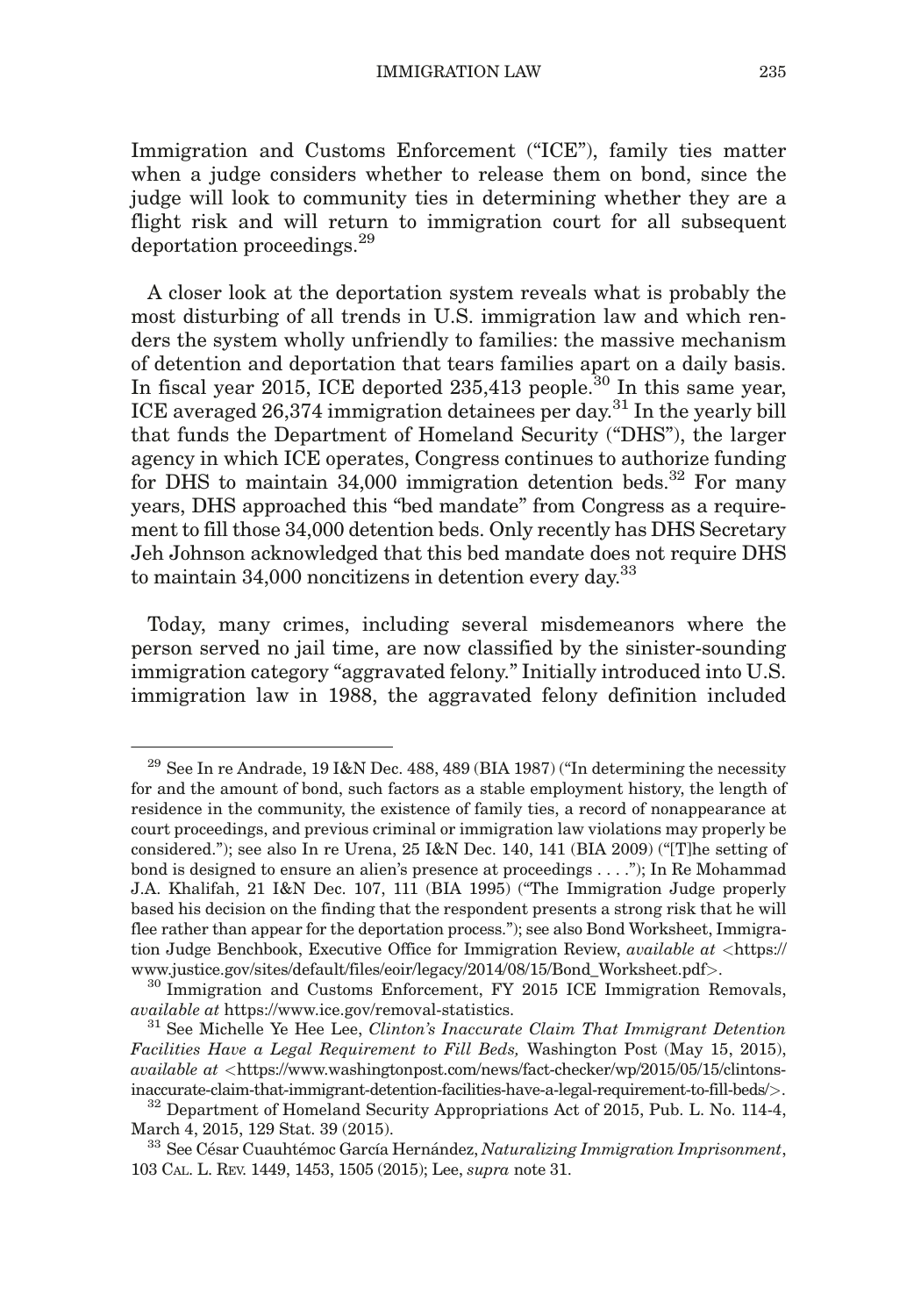murder, drug trafficking, and firearms trafficking (or attempts or conspiracies to commit those crimes). $34$  Yet, in the words of Stephen Legomsky, "it is now a colossus."35 Amendments since 1988 have added "crimes of violence," theft, receipt of stolen property, fraud, forgery, and obstruction of justice, to name a few offenses that now meet the twentyone-part definition.<sup>36</sup> With the Illegal Reform and Immigrant Responsibility Act (IIRIRA) in 1996, Congress also reduced the length of sentence necessary to trigger the aggravated felony definition from five years to one year, while at the same time redefining a sentence to include any suspended sentence.<sup>37</sup> As both scholars and practitioners frequently comment, "an 'aggravated felony' need no longer be either aggravated or a felony."<sup>38</sup>

The consequences of classifying one's conviction as an aggravated felony are quite grave. For example, most long-term permanent residents used to be able to plead their cases to an immigration judge, arguing that the equities in their lives, including their family ties, merited giving them a second chance.<sup>39</sup> In 1996, however, this discretion was stripped away when Congress determined that anyone with an

 $^{34}$  See Anti-Drug Abuse Act of 1988, Pub. L. No. 100-690, 102 Stat. 4181 (1988).  $^{35}$  Stephen H. Legomsky, *The New Path of Immigration Law: Asymmetric Incorporation* 

of Criminal Justice Norms, 64 WASH. & LEE L. REV. 469, 484 (2007).<br><sup>36</sup> See Trafficking Victims Protection Reauthorization Act of 2003, Pub. L. No. 108-193 } 4(b)(5), 117 Stat. 2875, 2879 (adding peonage, slavery, involuntary servitude, and trafficking in persons); Illegal Reform and Immigrant Responsibility Act of 1996, Pub. L. No. 104-208, Div. C. } 321, 110 Stat. 3636-37 (adding sexual abuse of a minor and rape); Antiterrorism and Effective Death Penalty Act of 1996, Pub. L. No. 104-132, 110 Stat. 1214 (adding bribery, forgery, counterfeiting, certain gambling offenses, vehicle trafficking, obstruction of justice, perjury, and bribery of a witness); Immigration and Nationality Technical Corrections Act of 1994, Pub. L. No. 103-416, } 222, 108 Stat. 4305 (adding theft, receipt of stolen property, burglary, trafficking in fraudulent documents, RICO, certain prostitution offenses, fraud or deceit, tax evasion, and human smuggling); Immigration Act of 1990, Pub. L. No. 101-649 } 501(a)(3), 104 Stat. 4978, 5048 (adding "crimes

of violence").<br><sup>37</sup> IIRIRA, Pub. L. No. 104-208, Div. C. § 321, 110 Stat. 3636-37 (amending aggravated<br>felony definition); see also id. at § 322 (amending "term of imprisonment" definition).

 $188$  See Legomsky, supra note 35, at 485; Nora Demleitner, Immigration Threats and Rewards: Effective Law Enforcement Tools in the "War" on Terrorism?, 51 EMORY L. J. 1059, 1065 (2002) ("Despite the term 'aggravated felonies,' not all of the offenses falling under this heading are felonies, nor would most people consider some of them aggravated."); American Immigration Council, Aggravated Felonies: An Overview (March  $2012$ ), *available at* http://www.immigrationpolicy.org/just-facts/aggravated-feloniesoverview ("[D]espite what the ominous-sounding name may suggest, an 'aggravated

felony' need not be 'aggravated' or a 'felony' to qualify as such a crime.").<br><sup>39</sup> See INS v. St. Cyr, 533 U.S. 289, 294-97 (2001) (chronicling the history of relief under former Immigration and Nationality Act (INA)  $\S 212(c)$ ).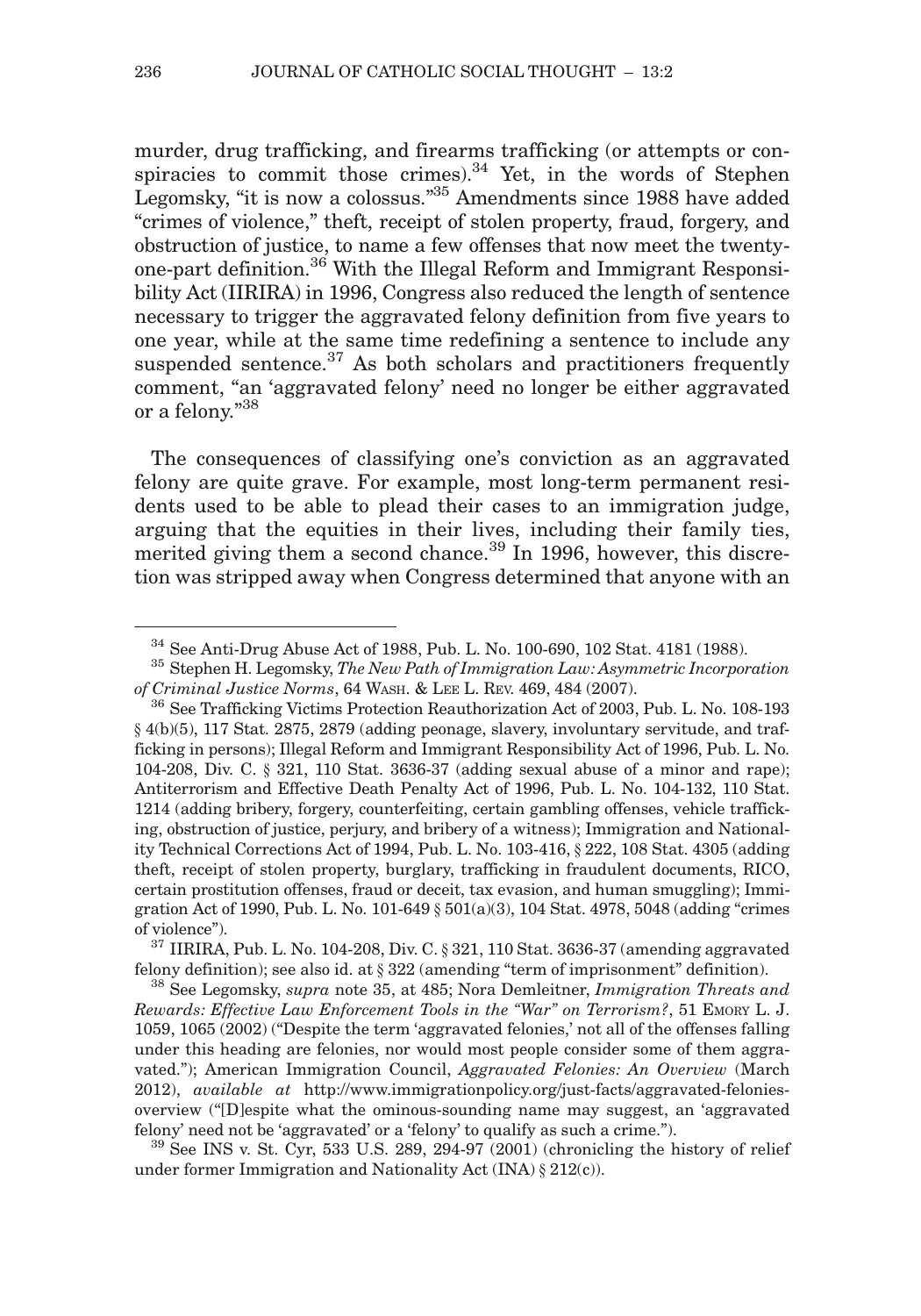aggravated felony could no longer seek such a second chance.<sup>40</sup> Additionally, the aggravated felony label prevents immigrants from seeking asylum $41$  and other waivers of inadmissibility, $42$  and also creates a permanent bar to ever returning to the U.S. on an immigrant visa.<sup>43</sup>

In addition to being a bar to much relief, the aggravated felony label also mandates detention during deportation proceedings. The law authorizing "mandatory detention" is another product of the 1996 legislation.<sup>44</sup> Those who are deportable for several categories of immigration crimes, including aggravated felonies, crimes "involving moral turpitude," drug crimes, and firearms crimes, cannot ask for bond, which is the immigration equivalent of bail.45 In yet another example of Congress stripping significant discretion away from judges, the noncitizen's crime becomes larger than who they are, and no individualized assessment of their dangerousness, flight risk, or family ties can be made by a neutral immigration judge. In a troubling 2003 decision, the Supreme Court upheld this mandatory detention statute against a due process challenge, ensuring that thousands of noncitizens would remain apart from their families while they fought their cases.<sup>46</sup>

To put a human face on these harsh laws, my clinic represented a woman from the Dominican Republic who entered the U.S. as a lawful permanent resident forty years prior to when she was detained and placed in removal proceedings. She was the mother of five U.S. citizens and the grandmother of fourteen U.S. citizens. During a rough time in her life, she was twice convicted for possession of controlled substances. At the age of sixty, she was detained for almost two years in a local

<sup>40</sup> See 8 U.S.C. } 1229b(a) (providing for cancellation of removal for those who have been lawfully admitted for permanent residence for at least five years, have resided in the U.S. for at least seven years, and who have not been convicted of an aggravated felony); IIRIA, Pub. L. No. 104-208, 110 Stat. 3009 (1996).<br><sup>41</sup> See 8 U.S.C. § 1158(b)(2)(A), (B).<br><sup>42</sup> See 8 U.S.C. § 1182(h) ("No waiver shall be granted under this subsection in the

case of an alien who has previously been admitted to the United States as an alien lawfully admitted for permanent residence if either since the date of such admission the alien has been convicted of an aggravated felony . . . .").<br>
<sup>43</sup> See 8 U.S.C. § 1182(a)(9)(A)(i).<br>
<sup>44</sup> See IIRIRA, Pub. L. No. 104-208, 110 Stat. 3009 (1996).<br>
<sup>45</sup> See 8 U.S.C. § 1226(c).<br>
<sup>46</sup> See Demore v. Kim, 123 S

Kim: Judicial Deference to Constitutional Folly, in IMMIGRATION STORIES 345 (Foundation Press 2005) ("The case [Demore v. Kim] is best understood as a post-9/11 decision, rendered at a time when a majority of the Court was reluctant to scrutinize the political branches' claimed authority to detain noncitizens who are perceived as a threat.").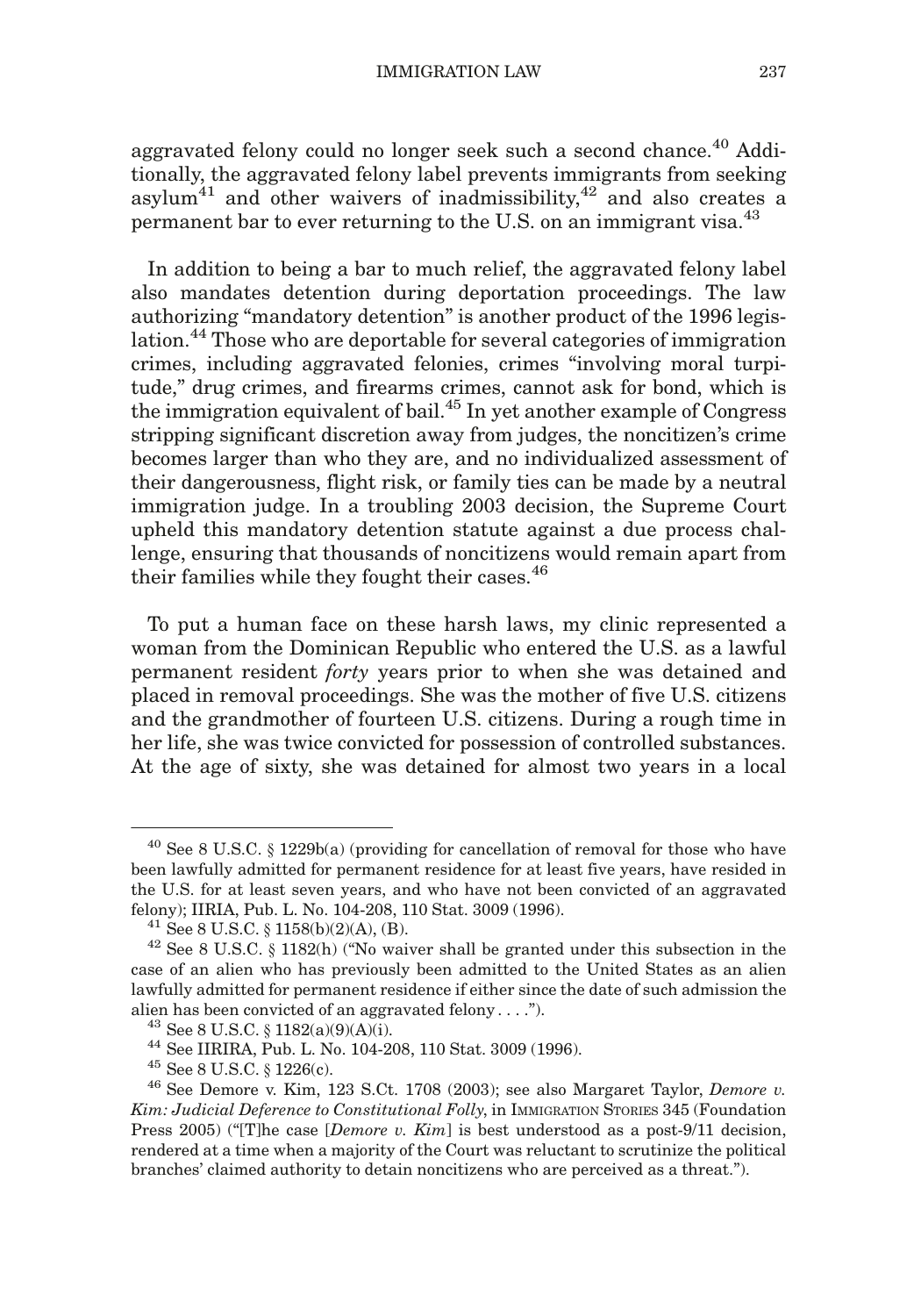county jail where ICE rents space to house detainees. She was finally released after petitioning a federal district court that mandatory detention could not apply because she had been detained for too long while she fought her case. Although she is now out from under the threat of deportation, it took four volunteer lawyers, who filed petitions in four different courts on her behalf, for her to return to her family. The remaining 86% of detainees who have no representation are not quite so lucky.47 The government gives them no free lawyer, justifying this by calling deportation "civil."<sup>48</sup> In the words of Daniel Kanstroom, who facetiously characterizes the government's position, "[t]hey are not being punished; they are simply being regulated."<sup>49</sup>

#### Immigration under the Obama Administration

Has the Obama administration made immigration law more familyfriendly? First, it is important to note what Obama has not done, which is pass comprehensive immigration reform. Many advocates had hoped he would follow through on his election-year promises to get legislation passed that would legalize the eleven million undocumented noncitizens.<sup>50</sup> Instead, he passed a series of executive actions; his most famous immigration-related executive actions were Deferred Action for

 $47$  See Ingrid Eagly & Steven Shafer, A National Study of Access to Counsel in Immigration Court, 164 U. PENN. L. REV. 1, 6, 8 (Dec. 2015) (reporting finds from a study based on an independent analysis of over 1.2 million immigration removal cases decided during the six-year period between 2007 and 2012 and finding that of those who were detained during this period, 86% of detainees did not have counsel).<br><sup>48</sup> See Accessing Justice: The Availability and Adequacy of Counsel in Removal Proceed-

ings New York Immigrant Representation Study Report: Part 1, 33 CARDOZO L. REV. 357, 359 (2011) ("A noncitizen arrested on the streets of New York City for jumping a subway turnstile of course has a constitutional right to have counsel appointed to her in the criminal proceedings she will face, notwithstanding the fact that it is unlikely she will spend more than a day in jail. If, however, the resulting conviction triggers removal proceedings, where that same noncitizen can face months of detention and permanent exile from her family, her home, and her livelihood, she is all too often forced to navigate the labyrinthine world of immigration law on her own, without the aid of counsel. This is the current state of the law and has been for over a century.").<br><sup>49</sup> Daniel Kanstroom, *Deportation, Social Control, and Punishment: Some Thoughts* 

About Why Hard Laws Make Bad Cases, 113 HARV. L. REV. 1889, 1895 (2000). Kanstroom argues that classifying deportation is civil is tautological, counterintuitive, and historically inconsistent. See id.<br><sup>50</sup> Kevin Liptack, *Obama confronts his political failure on campaign anniversary*,

CNN POLITICS (Feb. 10, 2016, 5:36 PM) ("Big-ticket legislative items like comprehensive immigration reform and tax code reform have gone by the wayside, mired in partisan arguments that Obama has shown little ability to mitigate.").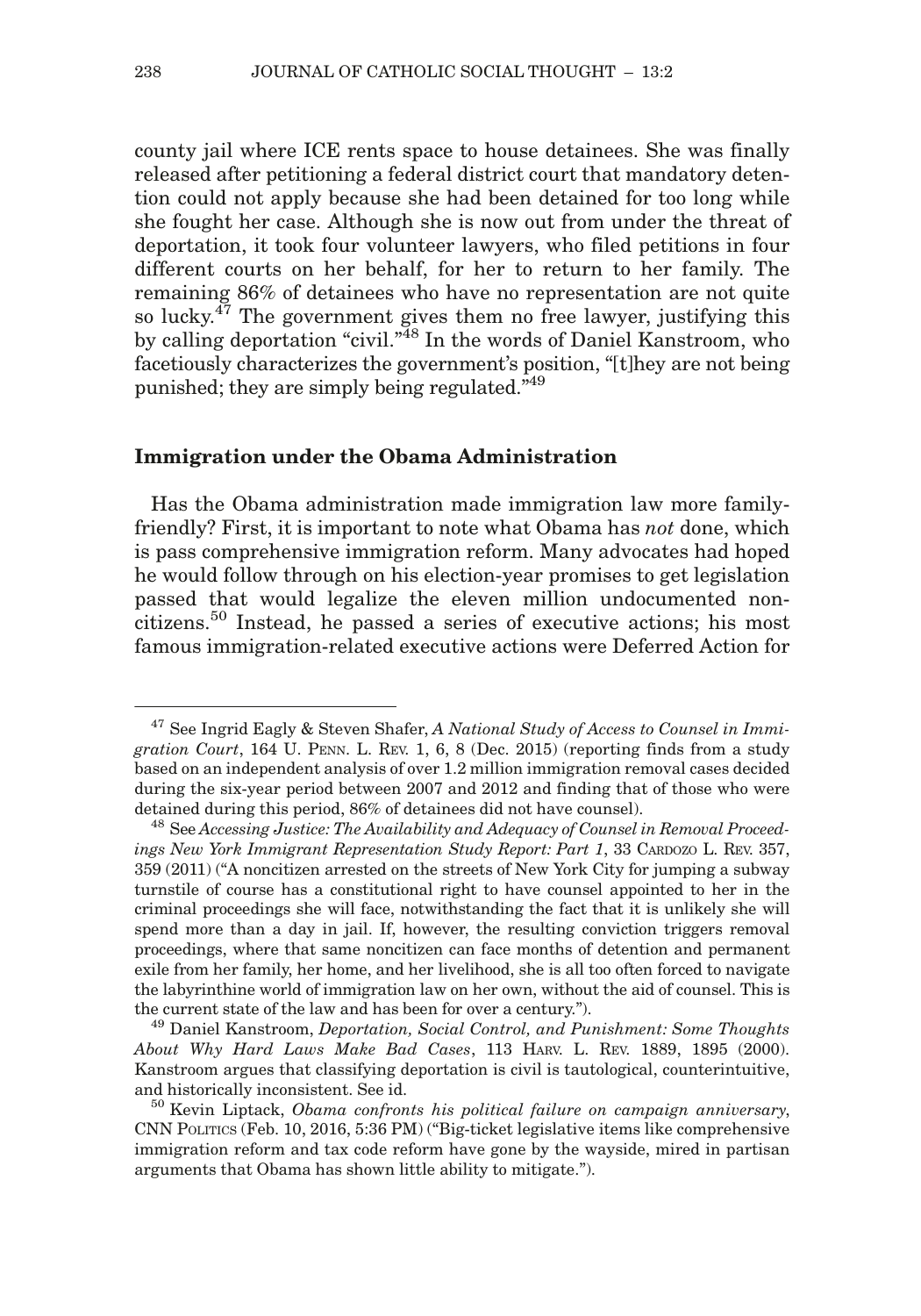Childhood Arrivals ("DACA") in  $2012$ <sup>51</sup> which would protect the so-called "DREAMers"<sup>52</sup> from deportation and give them work permits, and Deferred Action for Parental Accountability ("DAPA") in 2014, which would stop the deportations of and give work permits to approximately five million noncitizens who are parents of U.S. citizens or lawful permanent residents.53 In his remarks announcing DAPA, President Obama cited the importance of keeping families together, asking: "[a]re we a nation that accepts the cruelty of ripping children from their parents' arms? Or are we a nation that values families, and works together to keep them together?"54 This DAPA Program, however, has yet to be implemented, since several states brought a legal challenge asking the courts to block the roll-out of the program.<sup>55</sup>

The Obama administration made other less high-profile changes to make immigration law more family-friendly. For example, in a 2013 regulation, DHS announced a provisional waiver program. This waiver addressed a procedural quirk of immigration law: those who entered

<sup>51</sup> Memorandum from Janet Napolitano, Sec'y of Homeland Security, DHS, Exercising Prosecutorial Discretion With Respect to Individuals Who Came to the United States as Children 1 (June 15, 2012), available at http://www.dhs.gov/xlibrary/assets/s1-exercisingprosecutorial-discretion-individuals-who-came-to-us-as-children.pdf. <sup>52</sup> "DREAMers" are the beneficiaries of the Development, Relief, and Education for

Alien Minors (DREAM) Act, which would legalize undocumented teenagers who were on their way to college. See What Is The Dream Act And Who Are The Dreamers?, The Current Events Classroom, ANTI-DEFAMATION LEAGUE, available at http://www.adl.org/ assets/pdf/education-outreach/what-is-the-dream-act-and-who-are-the-dreamers.pdf. <sup>53</sup> Memorandum from Jeh Johnson, Sec'y of Homeland Security, DHS, Exercising

Prosecutorial Discretion with Respect to Individuals Who Came to the United States as Children and with Respect to Certain Individuals Who Are the Parents of U.S. Citizens or Permanent Residents (November 20, 2014), available at https://www.dhs.gov/sites/ default/files/publications/14\_1120\_memo\_deferred\_action.pdf. The DAPA Memo would also expand eligibility for DACA by removing the age cap, making it available to more recent entrants, and granting work permits for three years instead of two. <sup>54</sup> Remarks by the President in Address to the Nation on Immigration, The White

House Office of the Press Sec'y (Nov. 20, 2014), *available at* <https://www.whitehouse.gov/ the-press-office/2014/11/20/remarks-president-address-nation-immigration>.  $55$  A U.S. district court in Texas in February 2015 granted a preliminary injunction to

a group of states who complained, among other things, that they would suffer irreparable harm if they had to bear the cost of issuing drivers' licenses to the beneficiaries of the program. See TX v. US, 86 F.Supp.3d 591 (Dist. Ct. S. D. Tx. 2015). The Fifth Circuit Court of Appeals upheld the injunction. See TX v. U.S., 809 F.3d 134 (5th Cir. 2016). The Supreme Court granted certiorari, but commentators believe that if Justice Scalia is not replaced, the Court will split 4-4, which will affirm the lower court's decision. See Adam Liptak, Scalia's Absence is Likely to Alter Court's Major Decisions This Term, N.Y. TIMES (Feb. 14, 2016), *available at* <http://www.nytimes.com/2016/02/15/us/politics/antonin $s$ calias-absence-likely-to-alter-courts-major-decisions-this-term.html?\_r=0>.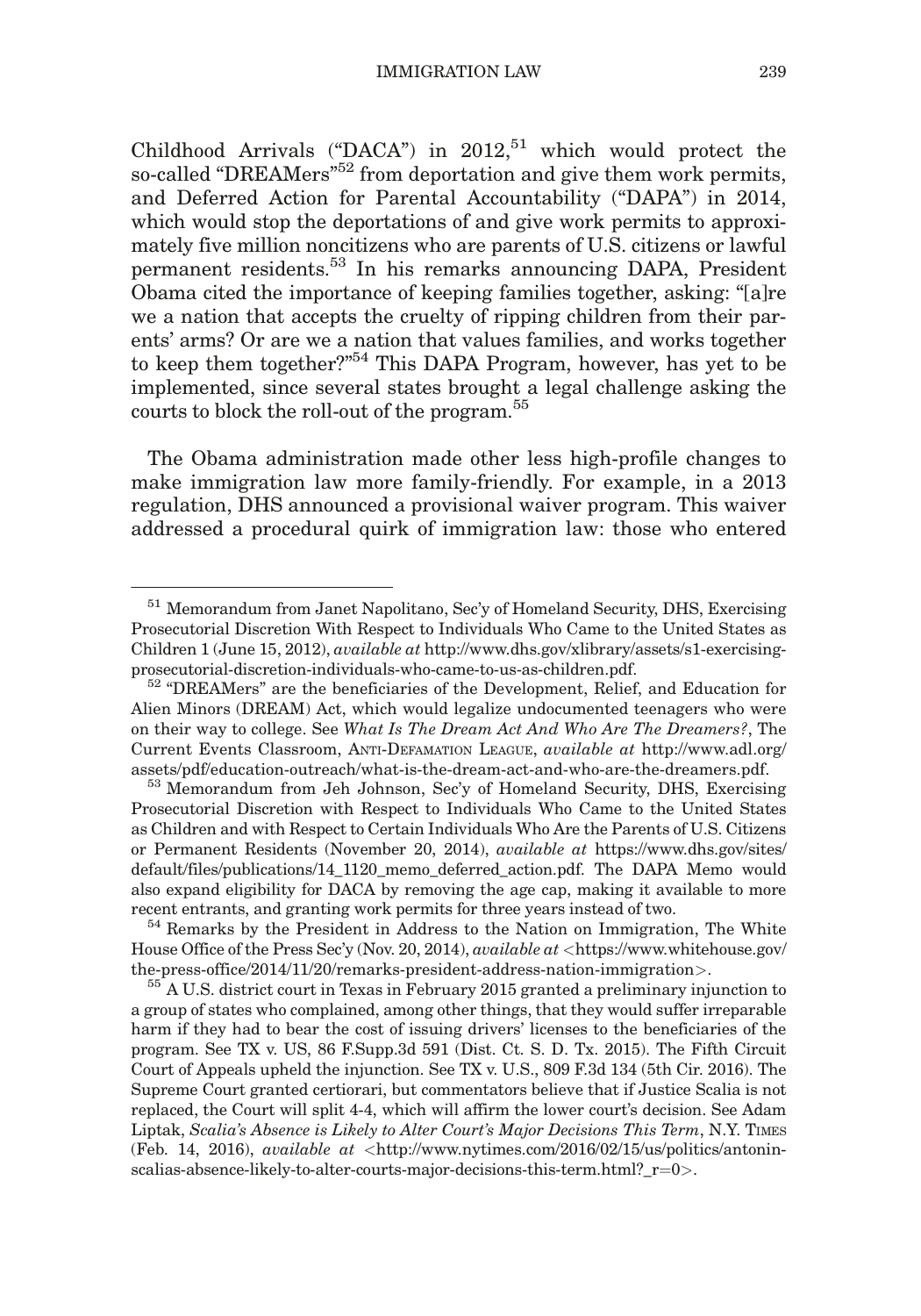the country illegally and later marry U.S. citizens, thus making them "immediate relatives," cannot gain the benefit of adjustment of status, which permits them to change to lawful permanent resident status without leaving the U.S.<sup>56</sup> They could leave the country and seek to come back on an immigrant visa, yet if they accrued six months of unlawful presence in the U.S., they would be subject to a three-year bar to returning; accruing one year of unlawful presence would subject them to a ten-year bar to returning to the United States.<sup>57</sup> Although this three or ten-year bar could be waived by showing hardship to a U.S. citizen or lawful permanent resident parent or spouse,  $58$  noncitizens would leave the U.S. without any promise of having the waiver granted and potentially be stuck outside of the U.S. and away from their families for up to ten years. The 2013 regulation allowed for immediate relatives to ask for that waiver before leaving the United States.<sup>59</sup> Thus, they could ensure reunification with their families in the U.S. by a provisional grant of the waiver of unlawful presence before traveling to their home country to complete the process of obtaining lawful permanent resident status.

In another Obama administration attempt to make the immigration detention and deportation system more family-friendly, in 2013, ICE announced the Parental Interests Directive, which sought to increase access to child welfare and custody proceedings for parents who were detained or deported.<sup>60</sup> This ICE directive responded to a growing problem that was documented in a 2011 report: $61$  child welfare agencies would remove children from the home when a parent was detained by ICE or deported, the parent would get lost into the black hole of immigration detention, and the child welfare case would proceed without participation by the parent. Thus, it became too easy for detained or deported parents to lose parental rights because they could not participate in the proceedings.<sup>62</sup> The Parental Interests Directive states that,

 $56$  See 8 U.S.C. § 1255(a) (requiring that a noncitizen have been inspected and admitted

in order to adjust status).<br><sup>57</sup> See 8 U.S.C. § 1182(a)(9)(B)(i).<br><sup>58</sup> See 8 U.S.C. § 1182(a)(9)(B)(v).<br><sup>59</sup> Provisional Unlawful Presence Waivers of Inadmissibility for Certain Immediate Relatives, 78 FR 536 (Jan. 3, 2013) (8 C.F.R. §§ 103, 212).  $^{60}$  U.S. IMMIGRATION AND CUSTOMS ENFORCEMENT, FACILITATING PARENTAL INTERESTS IN THE

COURSE OF CIVIL IMMIGRATION ENFORCEMENT ACTIVITIES (2013) [hereinafter PARENTAL INTERESTS DIRECTIVE], available at https://www.ice.gov/doclib/detention-reform/pdf/parental\_ interest\_directive\_signed.pdf.<br><sup>61</sup> Shattered Families: The Perilous Intersection of Immigration Enforcement and the

Child Welfare System, APPLIED RESEARCH CTR. 22 (2011).<br> $62$  See id.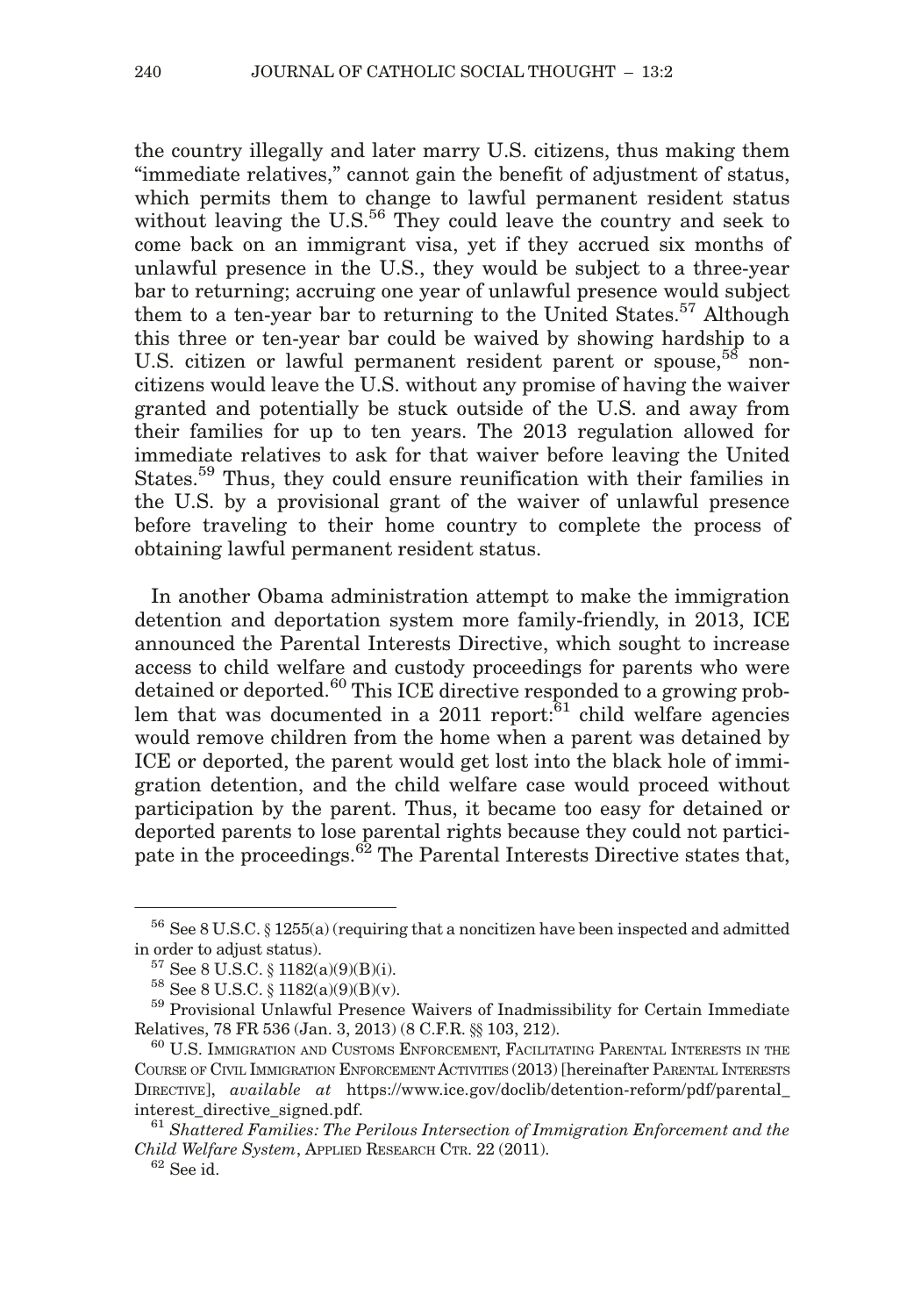to the extent possible, ICE should try to refrain from detaining parents, legal guardians, and primary caretakers of minor children.<sup>63</sup> If ICE priorities mandate detention,<sup>64</sup> ICE should prevent transfer away from children and court proceedings relating to child custody and, if not unduly burdensome and if given notice of hearings, ICE should bring detainees to family courts to participate in the child custody hearings; at the very least, ICE should facilitate participation via videoconferencing.<sup>65</sup> ICE should also facilitate any court-ordered visitation between a detainee and a child.<sup>66</sup> The directive also states that ICE may return deportees to the U.S. to be physically present in family courts for child custody proceedings if the deportee shows compelling circumstances, agrees to safeguards, confirms in writing that he or she will not pursue immigration relief once in the U.S., and pays for all costs of travel back to the United States.<sup>67</sup>

These Obama immigration policies – DAPA, the provision waiver, and the ICE Parental Interests Directive – certainly do not solve all the problems that prevent immigration law from being more family-friendly. In Obama's speech announcing DAPA, he stated that his enforcement priorities would target "felons, not families,"<sup>68</sup> making his administration seem very family-friendly with respect to its immigration policies. The problem, of course, is that these two groups cannot be so easily differentiated. Felons also have families. $69$  As the story of my clinic's sixty-year old client demonstrates, felons can also be mothers and grandmothers. The enforcement priorities announced on the same day as DAPA instruct DHS to prioritize the detention and deportation of

<sup>&</sup>lt;sup>63</sup> See PARENTAL INTERESTS DIRECTIVE, *supra* note 60.<br><sup>64</sup> The most recent memo regarding how DHS should exercise its prosecutorial discretion states that parents or caretakers of minor children should not be detained "absent extraordinary circumstances or requirement of mandatory detention." See Memorandum from Jeh Johnson, Sec'y of Homeland Security, DHS, Policies for the Apprehension, Detention and Removal of Undocumented Immigrants (November 20, 2014) [Johnson Priorities Memo], available at https://www.dhs.gov/sites/default/files/publications/ 14\_1120\_memo\_prosecutorial\_discretion.pdf. As discussed above, mandatory detention requires many noncitizens who are deportable for criminal conduct to be detained without the opportunity for a bond hearing. See supra note 45 and accompanying text; 8 U.S.C. § 1226(c).<br><sup>65</sup> See PARENTAL INTERESTS DIRECTIVE, *supra* note 60.<br><sup>66</sup> Id. <sup>67</sup> Id. <sup>68</sup> Remarks by the President in Address to the Nation on Immigration, The White

House Office of the Press Sec'y (Nov. 20, 2014), *available at* <https://www.whitehouse.gov/ the-press-office/2014/11/20/remarks-president-address-nation-immigration>.<br><sup>69</sup> See David Krawczyk, *Felons Have Families Too*, POLITICAL CRITIQUE (Jan. 29, 2016),

 $available at [http://politicalcritique.org/world/usa/2016/felons-have-families-too/>.](http://politicalcritique.org/world/usa/2016/felons-have-families-too/)$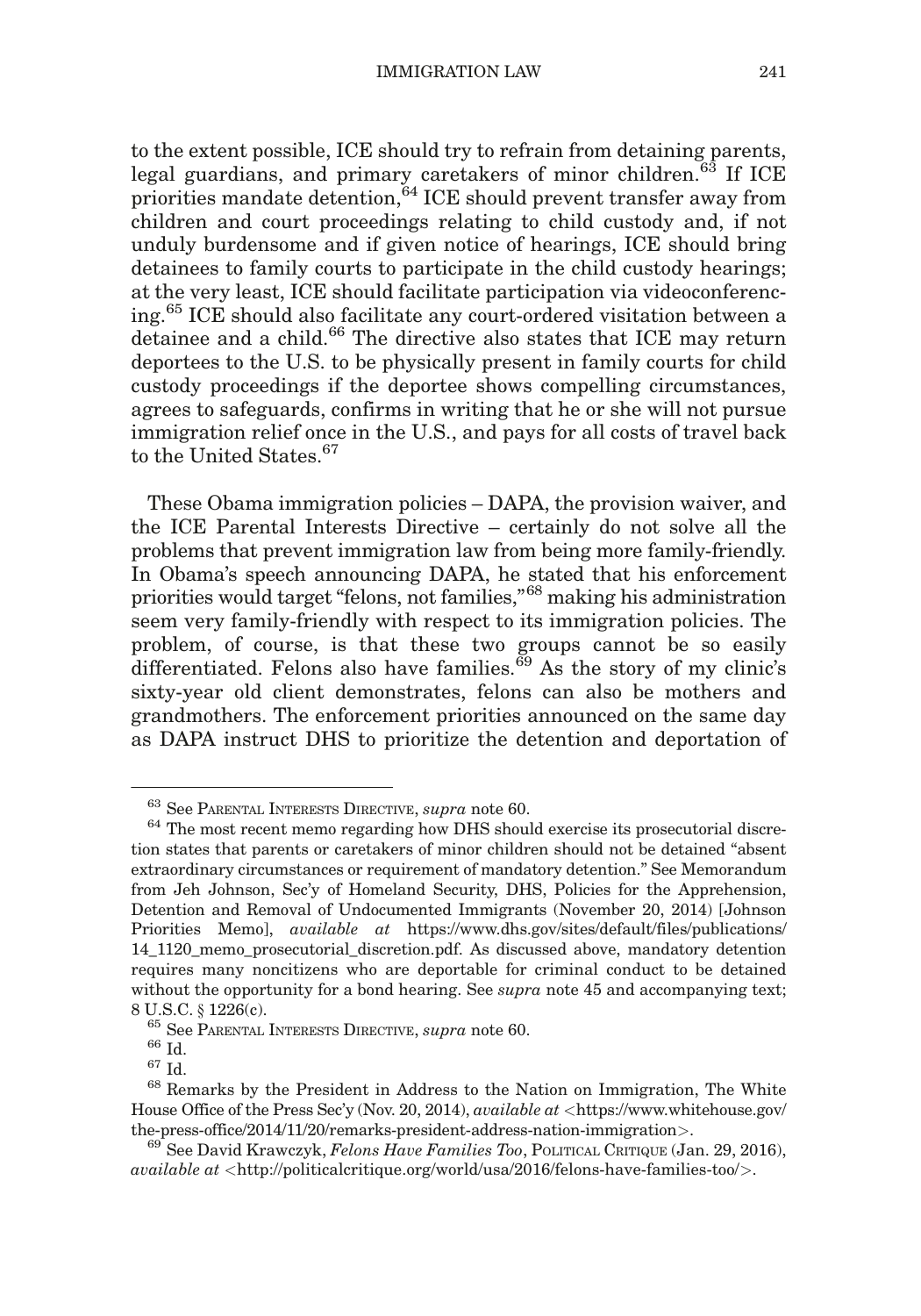recent border crossers and criminals,<sup>70</sup> all of whom, of course, may have families in the U.S. This enforcement priorities memo also states that parents or caretakers of minor children should not be detained "absent extraordinary circumstances or requirement of mandatory detention.<sup>"71</sup> Recall that mandatory detention includes many noncitizens who are deportable for criminal conduct.<sup>72</sup> As a result, many parents and caretakers of minor children continue to be detained by ICE, tearing these families apart and leaving them vulnerable to losing parental rights, while ICE can promote its "family-friendly" enforcement policies. Although the Parental Interests Directive promises these parents some access to child custody proceedings, the directive leaves ICE with an uncomfortable amount of discretion to ignore its suggestions. Facilitating participation in child custody proceedings for a detainee can be denied because it is "unduly burdensome;"<sup>73</sup> facilitating return to the U.S. of a deportee to participate in child custody proceedings can be denied for "security and public safety considerations."74 The Parental Interests Directive also seems to favor video participation, which, when used in other contexts, has been criticized for failing to protect a litigant's due process rights.<sup>75</sup> The provisional waiver, while certainly increasing access to the unlawful presence waivers, again reflects the Obama administration's policy of focusing on "felons not families," as the Citizenship and Immigration Services, which implements the provisional waiver program, has openly stated that it would deny waivers to anyone who is inadmissible for criminal conduct.<sup>76</sup>

#### **Conclusion**

Is immigration law family-friendly? This short essay has attempted to demonstrate that, when one examines the system on a surface level, it seems to value family reunification. However, even the aspects of

<sup>&</sup>lt;sup>70</sup> See Johnson Priorities Memo, *supra* note 64.<br>
<sup>71</sup> Id.<br>
<sup>72</sup> See *supra* note 45 and accompanying text; 8 U.S.C. § 1226(c).<br>
<sup>73</sup> PARENTAL INTERESTS DIRECTIVE, *supra* note 60.<br>
<sup>74</sup> Id.<br>
<sup>75</sup> See, e.g., Rusu v. U.S use of videoconferencing in an asylum hearing violated due process but that the noncitizen did not suffer prejudice as a result of the violation).<br><sup>76</sup> Provisional Unlawful Presence Waivers of Inadmissibility for Certain Immediate

Relatives, 78 FR at 547 ("If USCIS determines that there is reason to believe that the alien may be inadmissible to the United States at the time of his or her immigrant visa interview based on another ground of inadmissibility other than unlawful presence, USCIS will deny the request for the provisional unlawful presence waiver.").